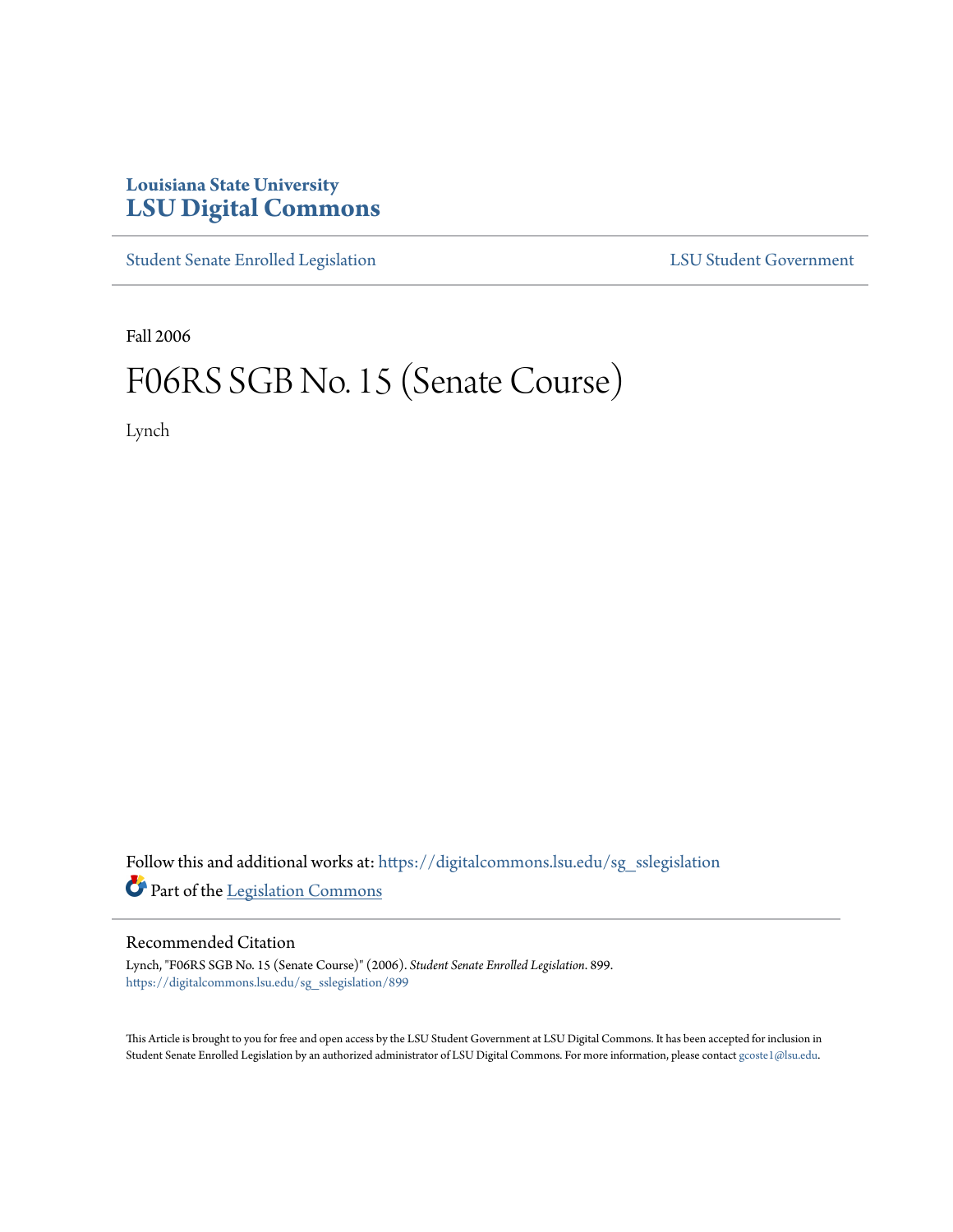|                | STUDENT GOVERNMENT                                                                                                                                                                                     |                                                                                           | <b>AMENDED</b> |  |  |
|----------------|--------------------------------------------------------------------------------------------------------------------------------------------------------------------------------------------------------|-------------------------------------------------------------------------------------------|----------------|--|--|
| $\frac{1}{2}$  | LOUISIANA STATE UNIVERSITY                                                                                                                                                                             |                                                                                           |                |  |  |
| $\overline{4}$ | <b>STUDENT SENATE</b>                                                                                                                                                                                  |                                                                                           |                |  |  |
| 5              | Fo <sub>6</sub> RS                                                                                                                                                                                     |                                                                                           |                |  |  |
| 6              | <b>SGB</b> No. 15                                                                                                                                                                                      |                                                                                           |                |  |  |
| 7              | <b>SENATOR LYNCH</b><br>$\mathbf{B} \mathbf{Y}$ :                                                                                                                                                      |                                                                                           |                |  |  |
|                | <b>A BILL</b>                                                                                                                                                                                          |                                                                                           |                |  |  |
| $\,8\,$        |                                                                                                                                                                                                        |                                                                                           |                |  |  |
| 9              | TO AMEND THE STUDENT GOVERNMENT ELECTION CODE TO REQUIRE THAT                                                                                                                                          |                                                                                           |                |  |  |
| 10             | CANDIDATES FOR STUDENT SENATE ATTEND AN INSTRUCTIONAL SESSION ON SENATE                                                                                                                                |                                                                                           |                |  |  |
| 11             |                                                                                                                                                                                                        | <b>PROCEDURE</b>                                                                          |                |  |  |
| 12             |                                                                                                                                                                                                        |                                                                                           |                |  |  |
| 13             | BE IT ENACTED BY THE STUDENT GOVERNMENT OF LOUISIANA STATE                                                                                                                                             |                                                                                           |                |  |  |
| 14             | UNIVERSITY AND AGRICULTURAL AND MECHANICAL COLLEGE                                                                                                                                                     |                                                                                           |                |  |  |
| 15             |                                                                                                                                                                                                        |                                                                                           |                |  |  |
| 16             |                                                                                                                                                                                                        |                                                                                           |                |  |  |
| 17             | <b>PARAGRAPH 1:</b>                                                                                                                                                                                    | WHEREAS, THE STUDENT SENATE OF LOUISIANA STATE                                            |                |  |  |
| 18             |                                                                                                                                                                                                        | UNIVERSITY OPERATES UNDER PARLIAMENTARY PROCEDURE,                                        |                |  |  |
| 19             |                                                                                                                                                                                                        | <b>AND</b>                                                                                |                |  |  |
| 20             |                                                                                                                                                                                                        |                                                                                           |                |  |  |
| 21             | <b>PARAGRAPH 2:</b>                                                                                                                                                                                    | WHEREAS, SENATORS MUST HAVE A WORKING AND FUNCTIONAL                                      |                |  |  |
| 22             |                                                                                                                                                                                                        | KNOWLEDGE OF ROBERT'S RULES AS WELL AS THE SENATE RULES                                   |                |  |  |
| 23             |                                                                                                                                                                                                        | OF ORDER AND PROCEDURE,                                                                   |                |  |  |
| 24             |                                                                                                                                                                                                        |                                                                                           |                |  |  |
| 25             | <b>PARAGRAPH 3:</b>                                                                                                                                                                                    | THEREFORE, THE STUDENT GOVERNMENT ELECTION CODE                                           |                |  |  |
| 26             |                                                                                                                                                                                                        | SHALL BE AMENDED AS FOLLOWS:                                                              |                |  |  |
|                |                                                                                                                                                                                                        |                                                                                           |                |  |  |
| 27             |                                                                                                                                                                                                        |                                                                                           |                |  |  |
| 28             | <b>Section 5. Mandatory meetings</b>                                                                                                                                                                   |                                                                                           |                |  |  |
| 29<br>30       | А.                                                                                                                                                                                                     | <b>Senate Procedure Instruction Course</b>                                                |                |  |  |
| 31             |                                                                                                                                                                                                        |                                                                                           |                |  |  |
| 32             |                                                                                                                                                                                                        |                                                                                           |                |  |  |
| 33             | After the close of filing, each candidate for the office of Student Senate shall be required to attend<br>one entire meeting of the Student Senate a Senate procedure instruction course. This meeting |                                                                                           |                |  |  |
| 34             | will be conducted by the Senate staff and volunteer Senators and should be run as a "mock"                                                                                                             |                                                                                           |                |  |  |
| 35             | Senate meeting providing exemplification of the meeting agenda items and explanations of                                                                                                               |                                                                                           |                |  |  |
| 36             | parliamentary procedure. They shall sign in at the beginning of the meeting and                                                                                                                        |                                                                                           |                |  |  |
| 37             | out at the end of the Speaker or his/her appointed representative. Candidates must attend an                                                                                                           |                                                                                           |                |  |  |
| 38             | entire session and records should be taken by the Commissioner of Elections. There should be                                                                                                           |                                                                                           |                |  |  |
| 39<br>40       | allowed time <b>during</b> the meeting to answer any questions those candidates may have about the<br>Student Senate. In the event that candidates are unable to attend one of a minimum of three (3)  |                                                                                           |                |  |  |
| 41             | scheduled instructional courses Student Senate, the Speaker shall specify through the                                                                                                                  |                                                                                           |                |  |  |
| 42             | Commissioner of Elections an alternate informational meeting for the candidate to attend work                                                                                                          |                                                                                           |                |  |  |
| 43             |                                                                                                                                                                                                        | with the Commissioner of Elections to determine alternate arrangements for the candidate. |                |  |  |
| 44             |                                                                                                                                                                                                        |                                                                                           |                |  |  |
| 45             |                                                                                                                                                                                                        |                                                                                           |                |  |  |
| 46             |                                                                                                                                                                                                        |                                                                                           |                |  |  |